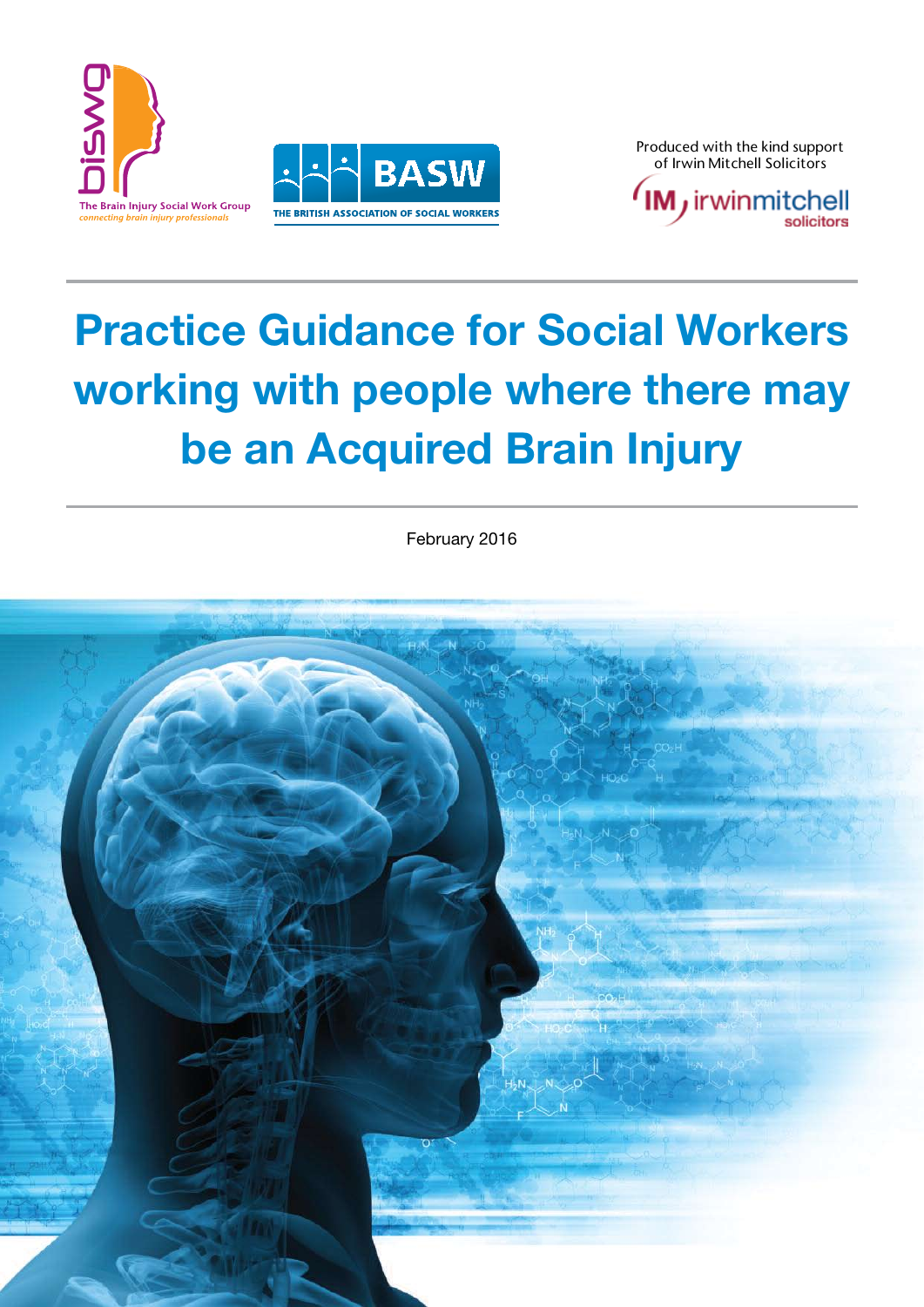Acquired Brain Injury (ABI) is a condition that may well be seen by social workers working in adult and children's assessment teams, but not as a presenting problem. This guide aims to increase awareness of ABI among social workers and to provide guidance about what an ABI is and how intervention by social workers can benefit individuals. The guidance links to the appropriate level of knowledge and skills as identified in the Professional Capabilities Framework<sup>1</sup> (PCF) and the Knowledge and Skills Statement for adults and child and family social work. 2

### Definition of Acquired Brain Injury

Brain injuries can be caused by a trauma – such as a blow to the head, fall, assault or car accident or can be acquired due to an infection such as encephalitis. There are some unexpected causes of brain injury such as cardiac arrest which deprives the brain of oxygen and brain haemorrhages/aneurysms. Cases are complex and they are all different.

Brain injury is complicated – one or more areas of the brain can be affected. The brain is a very complex part of the body that directs every part of our thinking, movement, behaviour, communication, vision, hearing and more.

Brain injury nearly always causes long term problems – if brain injury occurs in childhood there are often ways in which the brain is able to compensate but there are often long term problems. If the brain in injured in adulthood it may be harder for the brain to compensate.

#### Problems caused by brain injury

Cognitive changes such as:

- $\bullet$  poor memory
- **O** poor concentration
- $\bullet$  slower information processing
- � difficulty with writing and reading
- � impaired understanding/ability to think logically, fatigue

The frontal lobes are the gatekeeper of the brain – damage to this area can cause:

- lack of forethought/understanding consequences
- � altered behaviour
- � irritability
- $\bullet$  anxiety
- lack of self-restraint
- � disinhibition
- � inappropriate comments actions/humour
- � impulsive behaviour
- � unrealistic ideas of own ability
- $\bullet$  reduced understanding of the needs of others



<sup>1</sup> www.basw.co.uk/pcf

<sup>2</sup> https://www.gov.uk/government/uploads/system/uploads/attachment\_data/file/411957/KSS.pdf

https://www.gov.uk/government/uploads/system/uploads/attachment\_data/file/338718/140730\_Knowledge\_and\_skills\_state ment\_final\_version\_AS\_RH\_Checked.pdf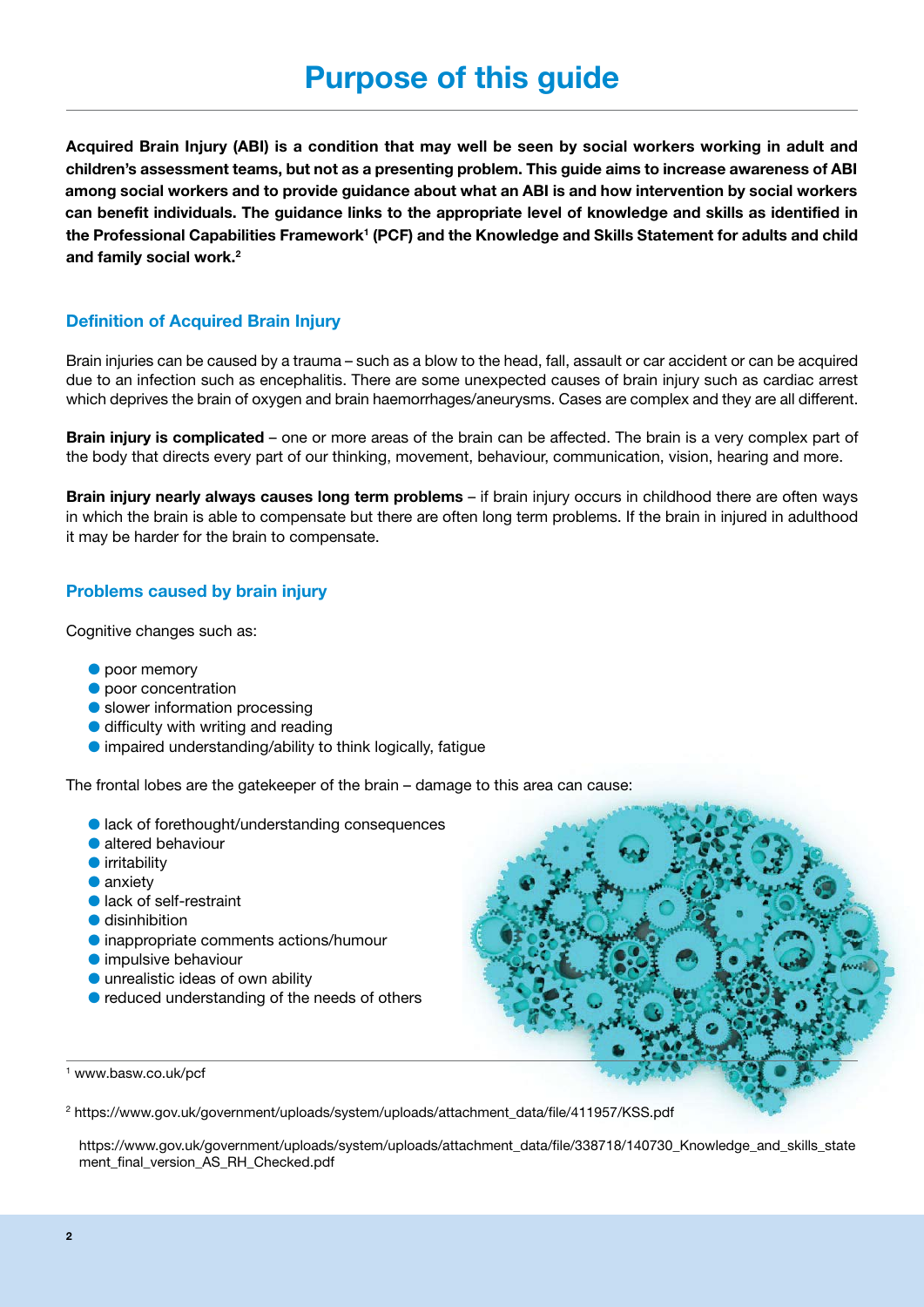## Identifying brain injury

Social workers have a crucial role in identifying people who have suffered a brain injury and providing support, information and advice. The presenting problems to an agency may not indicate that a person has a brain injury. All too often brain injuries are not identified. Adults and children may present to agencies as people with difficulties of behaviour, concentration or learning.

The Brain Injury Needs Indicator (BINI) <www.thedtgroup.org/brain-injury/bini> is a free resource developed by the Brain Injury Rehabilitation Trust (BIRT) <www.thedtgroup.org/brain-injury> to assist social care assessors in identifying difficulties an adult may have with day-to-day living following a suspected or diagnosed ABI, including any issues around lack of insight. It is designed for use in conjunction with a local authority's own general needs assessment, and is cited in the updated Care Act guidance published Spring 2016.

If you simply need to identify the presence of brain injury the Brain Injury Screening Index (BISI) <www.thedtgroup.org/foundation/about-the-foundation/brain-injury-screening-index> is an 11 question screening tool to help identify people with a brain injury and provide an indication of injury severity. The BISI is not a diagnostic tool, but records an individual's self-reported history of brain injury. It has been developed by The Disabilities Trust Foundation <www.thedtgroup.org/foundation> for use by all levels of practitioners. The BISI is a free resource available online and guidelines are included.

### Assessment process

- � The Care Act makes it clear that if someone potentially lacks some degree of capacity that they must be seen face to face. Given the difficulties that some people with a brain injury present with it is important that the impact of a brain injury is not missed in the assessment process.<sup>3</sup>
- � It should be recognised that social workers should not expect to complete a full assessment in one or even two meetings [many people with ABI can only concentrate for 10-20 minutes]. Assessments can be time consuming and social workers need to allow for this extra time.
- � The Children Act 1989 charges local authorities with the duty to assess "a child in need" under section 17. Presenting problems may mask an underlying issue of ABI.
- � Check any notes for any diagnosis of brain injury and liaise with other agencies.
- � Relying on the account of a person with ABI may not give an accurate picture of their problems and needs because they may not appreciate the extent of their impairment.
- � Not relying on the account of a person with an ABI may seem to conflict with the principles of the Care Act and people being given more control over their own lives, but people's right to make their own choices has to be balanced against their capacity to do so. Speaking to people who support the person with a brain injury or who know them well together with any health professionals, case managers or lawyers involved is often vital because of these potential issues with communication (see below) or the problems with insight that can occur.
- � As social workers we are aware of issues of confidentiality and that we must be careful to balance this with the need to act in the service users best interests to protect them from harm. We may also find that service users have a poor relationship with others (family and professionals) and do not want us to speak to them. At times it may be in their best interests to speak to others – particularly if they are carers as they have their own right to an assessment under the Care Act – if we think the service user's capacity is compromised and they are vulnerable (and there can be situations where we might be required to – assessing under the Mental Health Act for example).

www.gov.uk/government/uploads/system/uploads/attachment\_data/file/366104/43380\_23902777\_Care\_Act\_Book.pdf

<sup>&</sup>lt;sup>3</sup> "Local authorities must ensure that any adult with an appearance of care and support needs, and any carer with an appearance of need for support, receives a proportionate assessment which identifies their level of needs. Where there is concern about a person's capacity to make a decision, for example as a result of ABI, a face-to-face assessment should be arranged". Care and Support Statutory Guidance (6.28)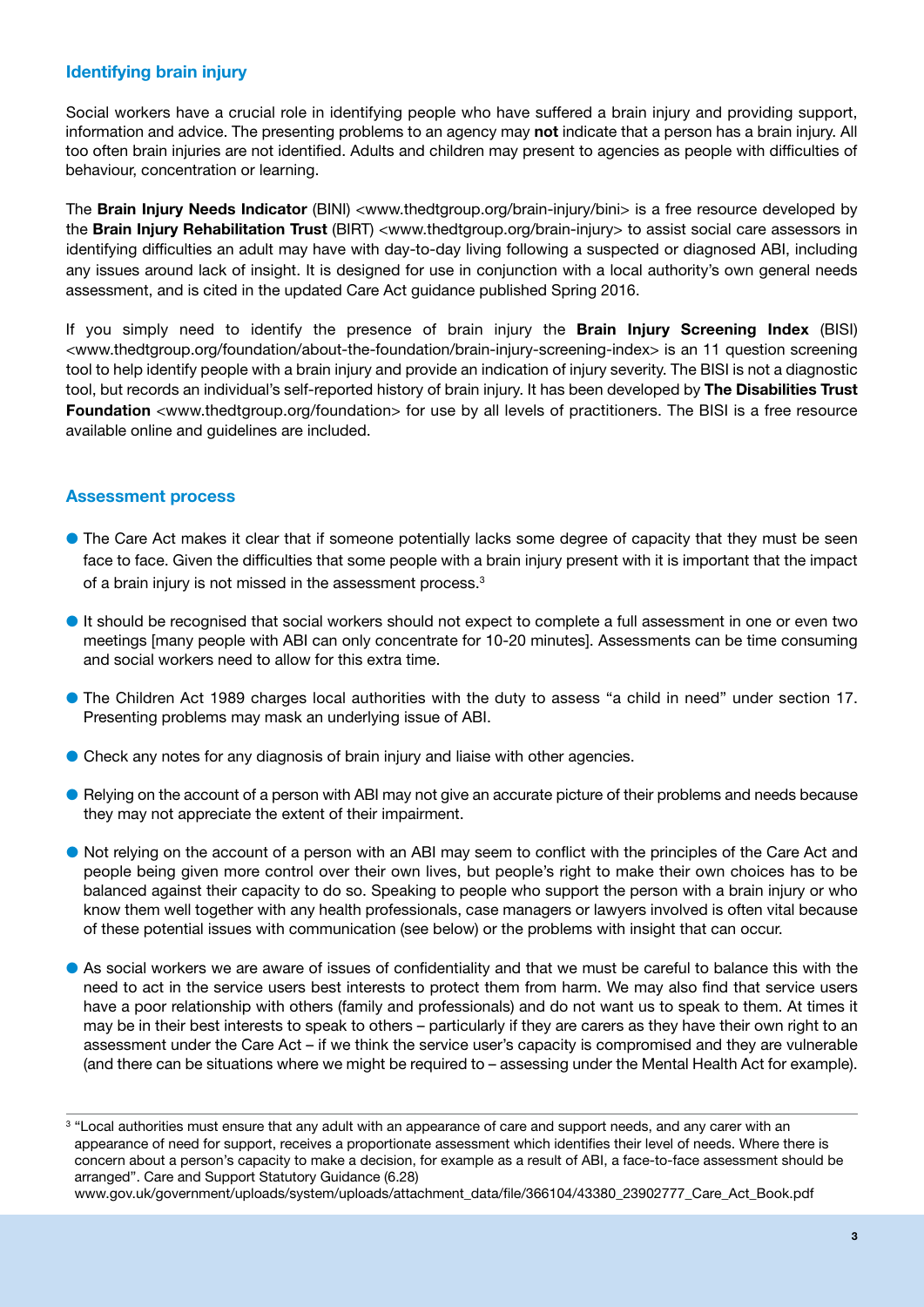- � Sometimes people with an ABI are unable to speak (about 1 in 5 have communication problems) this does not mean that they can't understand.
- � Social workers are experienced in communicating with people with diverse needs and have skills in exploring different ways of doing so. This includes careful listening skills and the good practice of involving people who know the service user well. Social workers are aware that breaking down information into discrete chunks, checking people have understood before moving on – and asking open questions about what has been understood are useful techniques. If there are significant speech and language difficulties a referral to a Speech and Language professional may well be essential and should be sought as part of the assessment process.

#### Post-assessment support

- � Apply the social work values, knowledge and skills that see that people need to be understood as individuals in their social context and that solutions to problems are best met in the same way.
- � If a person is eligible under the Care Act a funded package of support could be arranged. In order to be eligible a person should have needs that arise from a physical and/or mental impairment/illness (which a brain injury would be) and be unable to achieve 2 or more of the outcomes set out by the regulations – or can achieve them but doing so causes pain or distress, endangers them or takes them significantly longer than would be normally expected. The regulations specify managing and maintaining (a) nutrition (b) personal hygiene (c) toilet needs (d) being appropriately clothed (e) being able to make use of the home safely (f) maintaining a habitable home environment (g) developing and maintaining family or other personal relationships (h) accessing and engaging in work, training, education or volunteering (i) making use of necessary facilities or services in the local community including public transport and recreational facilities or services and lastly (j) carrying out any caring responsibilities the adult has for a child.
- � Recognise that reflective discussion may not bring about changes in behaviour, although relationship building is important. Sometimes helping service users become aware of behavioural problems can help them change but more often problems of anger, disinhibition and impulsive behaviour can seem to be very hard for people to control particularly if they have frontal lobe damage. Fatigue or being overwhelmed by what is going on around them can also make challenging behaviour more likely. Social workers are skilled at including people's social family and social networks and working with families as well as the individual with a brain injury. This family and community approach can help with recovery. Supporting families and developing networks can help prevent the breakdown of relationships and services.
- � It is important that people with a brain injury and their families are given time. We cannot expect that six week programmes of generic enabling will achieve the desired outcomes.
- � Engage the person and ensure they are at the centre of personalised care and support. These values and approaches need to drive services for people with brain injury. The personalised approach will recognise that some people with brain injury may not be able to manage Direct Payments by themselves, but they may still be able to use them with the help of an advocate or family member. Support systems will be more effective when people are included as much as possible in decisions and this engagement may help facilitate recovery.
- � Apply the social work skills of advocacy this is particularly important as people with a brain injury may lack insight into their situation and their capacity and may say they don't need help, when they do. This lack of insight can lead to people not getting the support they need.
- � Use knowledge of the Mental Capacity Act in order to safeguard the individual, their human rights and ensure decisions that are made are in their best interests.
- � Recognise that brain injury is not the same as a learning disability, which unfortunately is an attitude that many people with a brain injury experience.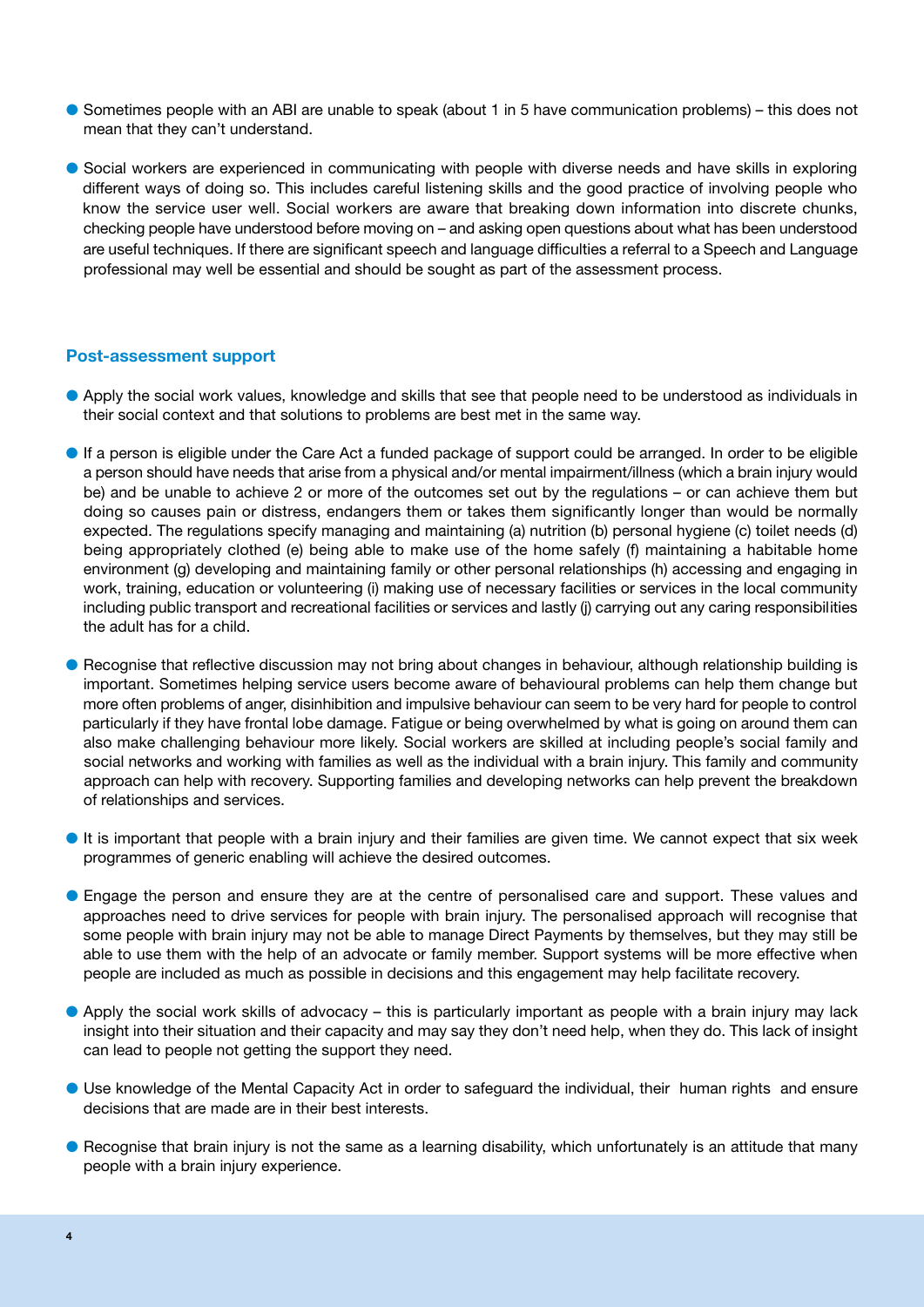- � Many people with ABI may be eligible for compensation. Directing people to organisations that support people in these situations can be very helpful. This support includes lawyers, financial advisors and case managers. (Case managers are people who act as an advocate for the person with ABI and can arrange and review services).
- � If a person with an ABI has a lawyer/legal support, work with them. These people have a wealth of knowledge and can assist with finances at all stages of brain injury

#### Further information

- $\bullet$  Headway excellent advice for professionals, see their list of law firms they also provide information sheets and booklets <www.headway.org>
- ◆ BISWG (Brain Injury Social Work Group). Support and advice for social workers, by a network of other social work practitioners and lawyers <www.biswg.co.uk>
- � BASW (British Association of Social Workers) professional advice for members <www.basw.co.uk>
- � UKABIF UKABIF has a Head Injury Signpost on its website which directs people with ABI, carers and professionals to a variety of useful information about brain injury <http://ukabif.org.uk>
- � INSWABI a useful training programme that is easily accessible <www.tbistafftraining.info>
- � The Criminal Injuries Compensation Authority gives advice on injuries and/or look for a lawyer with relevant experience in ABI <www.gov.uk/government/organisations/criminal-injuries-compensation-authority>

## Key welfare benefits available after a brain injury

These are 5 key benefits you should be asking about after a brain injury:

- 1 PIP (Personal Independence Payment) previously DLA if under the age of 64
- 2 Attendance Allowance for age 65 plus 0345 605 6055
- **3** Either: **ESA (Contributory Employment and Support Allowance)** if you were working before the injury but now cannot work – 0800 055 6688
- 4 Or: Means tested ESA or Universal Credit (being tried in some areas) if you were unemployed before the injury and now cannot work – 0845 600 0723
- 5 Council Tax Discount if you have a Severe Mental Impairment (SMI) forms (to be filled in by the service user or a representative) from their local council. A doctor will need to say the service user has an SMI and they must get a qualifying benefit

#### A case study is found in Appendix 1 (see page 6)

*The review date for this guidance is February 2017*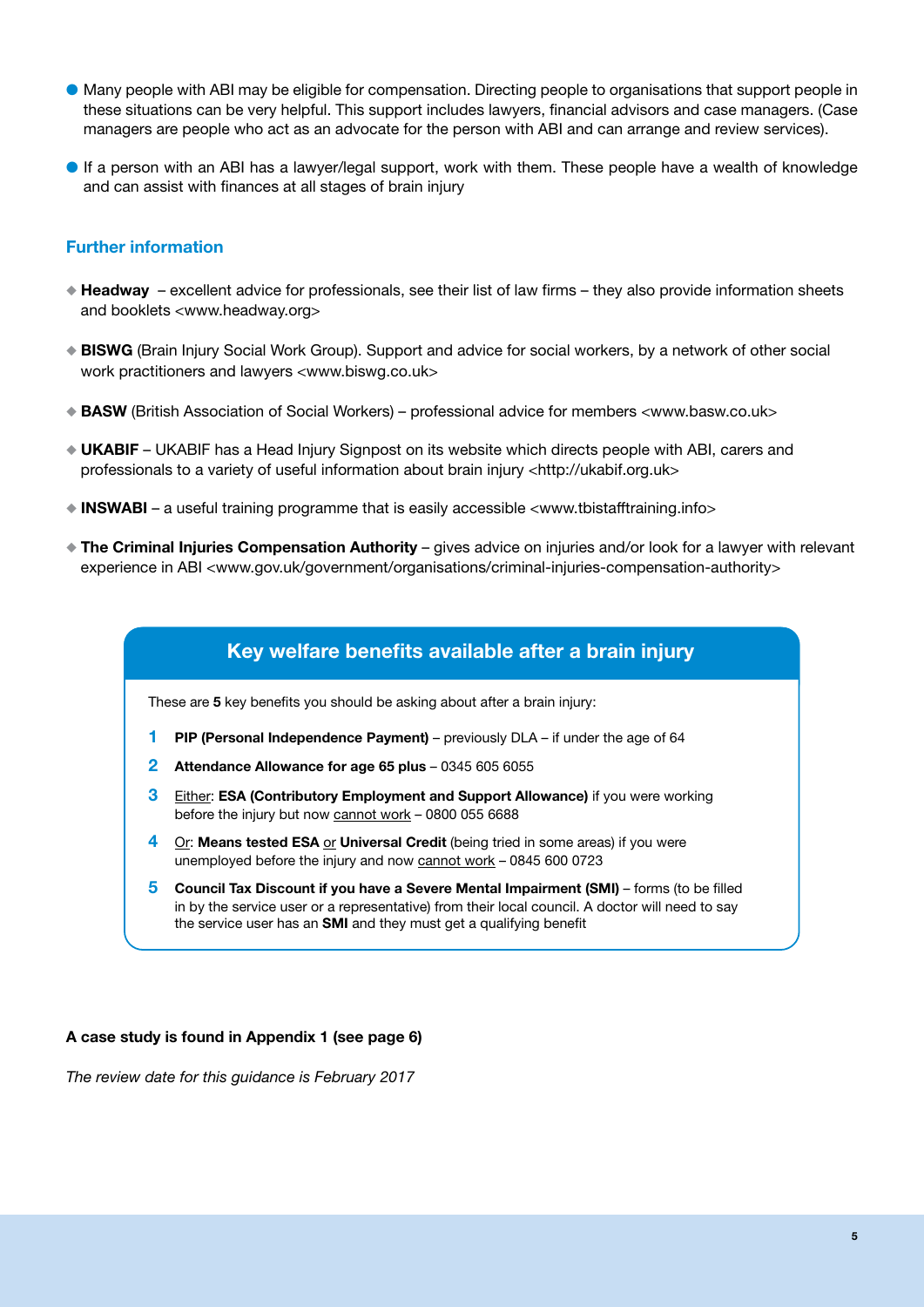# Case Study

In your role as a social worker in an assessment team you are asked to go and make a social work assessment on John and his family. John is in his late 20's and lives with his parents. Their GP is concerned about the situation as his mother is reporting that she is finding it exhausting looking after him and feels she cannot cope any longer. The GP is not aware of any particular issues with the son and has never really had much contact with him. He is not known to any health or social services.

You go to see John and his parents. His mother says that he just won't do anything. She has to chase him to look after himself, he does not help around the house, he forgets or just sometimes can't be bothered to go and sign on or attend courses/training he is required to do and is forever losing his benefits. He has found it difficult to hold down jobs when he has had them – he really struggles to cope with learning what to do. He does not have any friends. When his mother really has a go at him to try and get him to do things he will often lose his temper and get really cross with her but afterwards does not seem to be upset by what has happened. He hates it when family come to visit – particularly his young (noisy) nephews and will often either get cross or will take himself away to his room. This upsets his mother and it has made her reluctant to have family round.

His mother does not like to go away and leave him alone because when she and his father have been away he just doesn't look after himself or the house at all.

#### Background history

John went to school and did pretty well up until when he was 14-years-old when he was knocked out while playing rugby at school. He was in intensive care for a few days and in hospital for a few weeks but he seemed to recover pretty well. He had no physical problems but he started to struggle at school. He said he did not like it and started getting into trouble at school. He did not do his class work and failed all his exams. His relationship with his family suffered too.

His parents thought that John's behaviour was just that he was being a particularly difficult teenager. His older brother had had a similar period of not getting on in school and with his parents. However, he had come through it and is now working (having done an apprenticeship at a local building firm) and is now married with two small boys. John has not "grown out" of it yet.

John says that he seems to fail with everything he tries to do, he struggles to learn new things and to be honest he just can't really be bothered. He doesn't really enjoy much though he did used to love art when he was at school. He has never had a relationship. John says he has never really thought about why this is but does feel upset when he sees his old school friends getting on in their lives when he is stuck.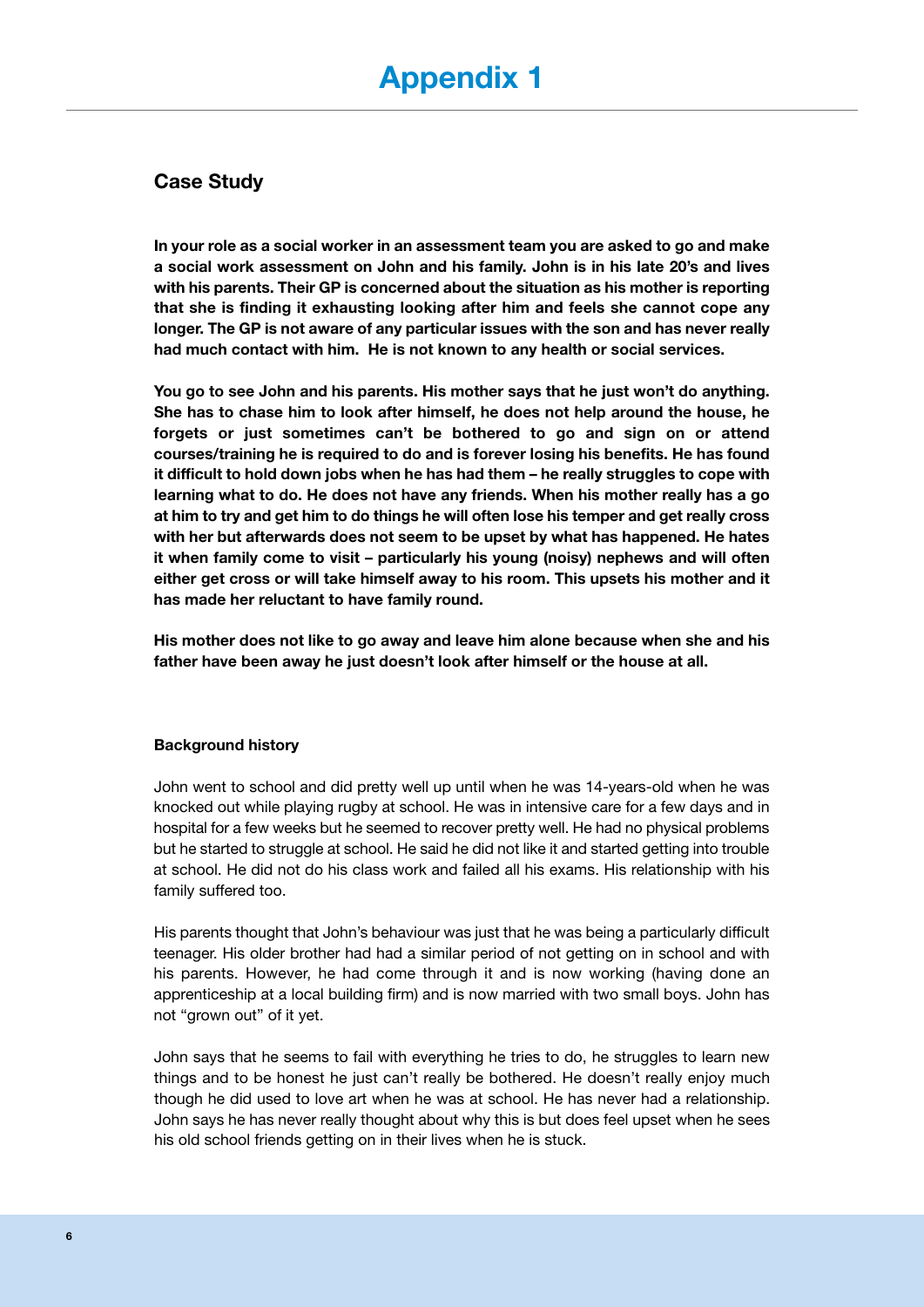#### So – what is going on here?

John could be depressed. He might just be "lazy" and opting to have an easy life. However the question needs to be asked as to whether there might be some problems as a result of the brain injury? If a person has lost consciousness for more than a few minutes and particularly if they have had a stay in intensive care and were confused when they did wake up – they may have a brain injury. This happened to John. The problems described above are common after brain injury. People often appear to have no problems at first sight. Because John had his brain injury when he was a child any deficits he experienced related to looking after himself may well have been masked, as his parents would still have been doing a lot of these tasks for him anyway.

His problems may be due to depression. He may have both depression and brain injury – depression and anxiety are common after a brain injury and it is important to know which one (or both) may be causing his problems. Anti-depressants or talking therapies (CBT/DBT) could help if the problem is depression but if the problem is brain damage (or it is a significant part of the problem) then other help may well be needed. Once assessments have been done to see what problems a person has, (if they can be arranged), then compensatory strategies can be put in place. Routine and structure can be very important and helping people develop it in their lives and then supporting them to continue with it might help.

The Brain Injury Indicator (see Page 3) could be used to help tease out John's problems and also to prompt us to ask for the views of his family and friends, as well as any professionals who have been involved. The indicator also looks at the service user's insight and then combines this with the impact of the brain injury on the person to produce an indicator of risk.

If it can be proved that he has brain damage he might have eligible needs under the Care Act as it seems he is – when left without support - struggling to maintain a habitable home environment, struggling to access and engage in work, training, education or volunteering and would appear to be struggling to develop and maintain family or other personal relationships. As well as eligibility for an assessment under the Care Act and possible care and support needs, the social worker may have a key role in facilitating solutions to the issues and referring to other organisations. Knowledge of ABI provides the potential for social work intervention to lead to positive outcomes.